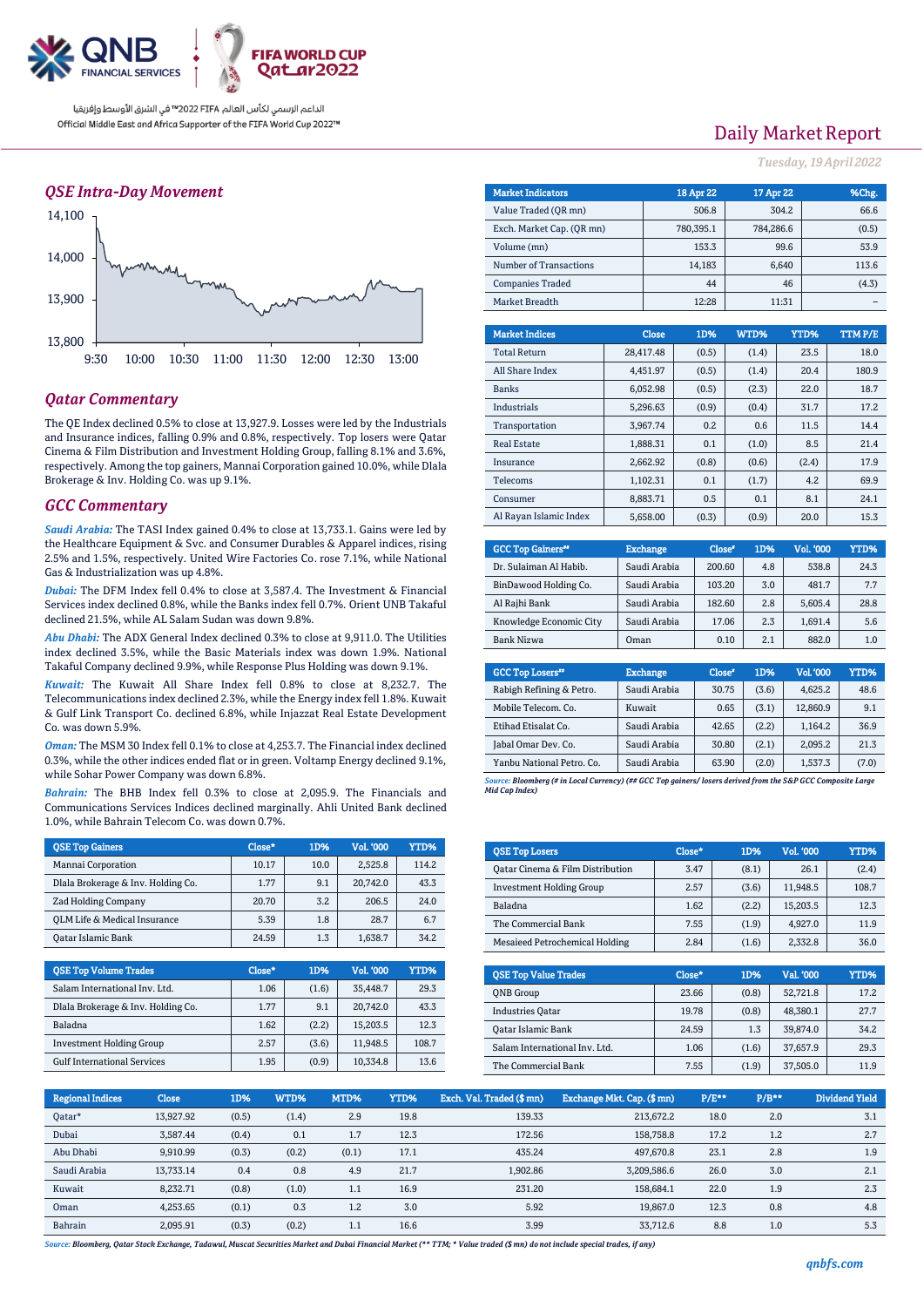

# Daily Market Report

*Tuesday, 19April 2022*

### *Qatar Market Commentary*

- The QE Index declined 0.5% to close at 13,927.9. The Industrials and Insurance indices led the losses. The index fell on the back of selling pressure from Qatari and Arab shareholders despite buying support from GCC and Foreign shareholders.
- Qatar Cinema & Film Distribution and Investment Holding Group were the top losers, falling 8.1% and 3.6%, respectively. Among the top gainers, Mannai Corporation gained 10.0%, while Dlala Brokerage & Inv. Holding Co. was up 9.1%.
- Volume of shares traded on Monday rose by 53.9% to 153.3mn from 99.6mn on Sunday. However, as compared to the 30-day moving average of 288.9mn, volume for the day was 47% lower. Salam International Inv. Ltd. and Dlala Brokerage & Inv. Holding Co. were the most active stocks, contributing 23.1% and 13.5% to the total volume, respectively.

| <b>Overall Activity</b>        | <b>Buy %*</b> | Sell %* | Net (QR)         |
|--------------------------------|---------------|---------|------------------|
| Qatari Individuals             | 47.05%        | 49.44%  | (12,070,915.0)   |
| <b>Oatari Institutions</b>     | 13.98%        | 19.19%  | (26, 395, 861.3) |
| Oatari                         | 61.03%        | 68.63%  | (38, 466, 776.4) |
| <b>GCC</b> Individuals         | 0.86%         | 0.83%   | 187,001.8        |
| <b>GCC</b> Institutions        | 3.88%         | 2.13%   | 8,834,421.0      |
| GCC                            | 4.74%         | 2.96%   | 9,021,422.8      |
| Arab Individuals               | 13.25%        | 13.53%  | (1,420,763.8)    |
| <b>Arab Institutions</b>       | 0.00%         | 0.00%   | (18, 400.0)      |
| Arab                           | 13.25%        | 13.53%  | (1,439,163.8)    |
| Foreigners Individuals         | 3.89%         | 3.53%   | 1,859,410.5      |
| <b>Foreigners Institutions</b> | 17.08%        | 11.36%  | 29,025,106.9     |
| <b>Foreigners</b>              | 20.97%        | 14.88%  | 30,884,517.4     |

*Source: Qatar Stock Exchange (\*as a % of traded value)*

### *Earnings Releases, Global Economic Data and Earnings Calendar*

#### Earnings Releases

| <b>Company</b>                                  | <b>Market</b> | <b>Currency</b> | <b>Revenue</b><br>$(mn)$ 1Q2022 | % Change<br>YoY | <b>Operating Profit</b><br>$(mn)$ 1Q2022 | % Change<br>YoY          | Net Profit<br>$(mn)$ 1Q2022 | % Change YoY             |
|-------------------------------------------------|---------------|-----------------|---------------------------------|-----------------|------------------------------------------|--------------------------|-----------------------------|--------------------------|
| Gulf Stones Co."                                | Oman          | <b>OMR</b>      | 446.5                           | $-19.5%$        | $\overline{\phantom{0}}$                 | $\overline{\phantom{a}}$ | (251.2)                     | N/A                      |
| Oman Fisheries Co.                              | Oman          | <b>OMR</b>      | 6.5                             | 69.5%           | $\overline{\phantom{0}}$                 | $\overline{\phantom{0}}$ | 2.3                         | 2998.7%                  |
| Al Anwar Investments                            | Oman          | <b>OMR</b>      | 0.9                             | $-37.1%$        | $\overline{\phantom{0}}$                 | $\overline{\phantom{0}}$ | (0.6)                       | N/A                      |
| Al Hassan Engineering Co.                       | Oman          | <b>OMR</b>      | 3.2                             | 29.4%           | $\overline{\phantom{0}}$                 |                          | (0.4)                       | N/A                      |
| Dhofar International Development                | Oman          | <b>OMR</b>      | 1.4                             | $-5.4%$         | 2.2                                      | 4.2%                     | 3.4                         | 32.2%                    |
| Oman Reinsurance Co.                            | Oman          | <b>OMR</b>      | 15.2                            | 22.9%           | $\overline{\phantom{0}}$                 | $\overline{\phantom{a}}$ | 0.290                       | $\overline{\phantom{0}}$ |
| Al Fajar Al Alamia Co.                          | Oman          | <b>OMR</b>      | 13.5                            | $-11.1%$        | $\overline{\phantom{0}}$                 | $\overline{\phantom{0}}$ | (0.2)                       | N/A                      |
| Oman Investment & Finance                       | Oman          | <b>OMR</b>      | 6.4                             | $-4.7%$         | $\overline{\phantom{0}}$                 | $\overline{\phantom{0}}$ | 1.4                         | 28.2%                    |
| Ooredoo                                         | Oman          | <b>OMR</b>      | 64.7                            | 0.5%            | $\overline{\phantom{0}}$                 | $\overline{\phantom{a}}$ | 4.5                         | $-2.2%$                  |
| Oman United Insurance Co.                       | Oman          | <b>OMR</b>      | 10.7                            | $-11.5%$        | $\overline{\phantom{0}}$                 | $\overline{\phantom{0}}$ | 1.1                         | 32.8%                    |
| <b>Aluminium Products</b>                       | Oman          | <b>OMR</b>      | 7.6                             | $-14.3%$        | $\overline{\phantom{0}}$                 | $\overline{\phantom{0}}$ | (0.5)                       | N/A                      |
| Salalah Mills Co.                               | Oman          | <b>OMR</b>      | 21.1                            | 40.3%           | $\overline{\phantom{0}}$                 | $\overline{\phantom{a}}$ | (0.1)                       | N/A                      |
| Construction Materials Industries & Contracting | Oman          | <b>OMR</b>      | 0.9                             | $-17.1%$        | $\overline{\phantom{0}}$                 | $\overline{\phantom{a}}$ | 0.1                         | $-23.9%$                 |
| Obeikan Glass Co.**                             | Saudi Arabia  | <b>SR</b>       | 463.2                           | 77.3%           | 185.8                                    | 585.0%                   | 417.8                       | 56.1%                    |
| Kingdom Holding Co.                             | Saudi Arabia  | <b>SR</b>       | 450.0                           | 157.3%          | 6,166.8                                  | 2843.2%                  | 3,238.8                     | 46.2%                    |
| Mobile Telecommunications Company Saudi Arabia  | Saudi Arabia  | <b>SR</b>       | 2,179.0                         | 12.4%           | 201.0                                    | 27.2%                    | 81.0                        | 97.6%                    |

*Source: Company data: DFM, ADX, MSM, TASI, BHB. (#Values in Thousands, \*Financial for 1Q2022, \*\* Financial for FY2021, # Values is in "000")*

#### Global Economic Data

| <b>Date</b> | <b>Market</b> | <b>Source</b>                  | <b>Indicator</b>                     | Period | Actual   | <b>Consensus</b> | <b>Previous</b> |
|-------------|---------------|--------------------------------|--------------------------------------|--------|----------|------------------|-----------------|
| $04-18$     | <b>US</b>     | National Association of Home B | <b>NAHB Housing Market Index</b>     | Apr    | 77       | 77               | 79              |
| $04-18$     | China         | National Bureau of Statistics  | <b>Industrial Production YoY</b>     | Mar    | 5.00%    | 4.00%            | N/A             |
| $04-18$     | China         | National Bureau of Statistics  | <b>Retail Sales YoY</b>              | Mar    | $-3.50%$ | 3.00%            | N/A             |
| $04-18$     | China         | National Bureau of Statistics  | <b>GDP YoY</b>                       | 10     | 4.80%    | 4.20%            | 4.00%           |
| $04-18$     | China         | National Bureau of Statistics  | <b>GDP YTD YoY</b>                   | 10     | 4.80%    | 4.20%            | 8.10%           |
| $04-18$     | China         | National Bureau of Statistics  | GDP SA OoO                           | 10     | 1.30%    | 0.70%            | 1.60%           |
| $04-18$     | China         | National Bureau of Statistics  | Fixed Assets Ex Rural YTD YoY        | Mar    | 9.30%    | 8.40%            | 12.20%          |
| $04-18$     | China         | National Bureau of Statistics  | <b>Industrial Production YTD YoY</b> | Mar    | 6.50%    | 6.20%            | 7.50%           |
| $04-18$     | China         | National Bureau of Statistics  | <b>Retail Sales YTD YoY</b>          | Mar    | 3.30%    | 2.80%            | 6.70%           |
| $04-18$     | India         | Press Information Bureau of In | <b>Wholesale Prices YoY</b>          | Mar    | 14.55%   | 13.25%           | 13.11%          |

*Source: Bloomberg (s.a. = seasonally adjusted; n.s.a. = non-seasonally adjusted; w.d.a. = working day adjusted)*

#### Earnings Calendar

| Tickers     | <b>Company Name</b>  | Date of reporting 1Q2022 results | No. of days remaining | <b>Status</b> |
|-------------|----------------------|----------------------------------|-----------------------|---------------|
| <b>MKDM</b> | Mekdam Holding Group | 20-Apr-22                        |                       | Due           |
| <b>WDAM</b> | Widam Food Company   | 20-Apr-22                        |                       | Due           |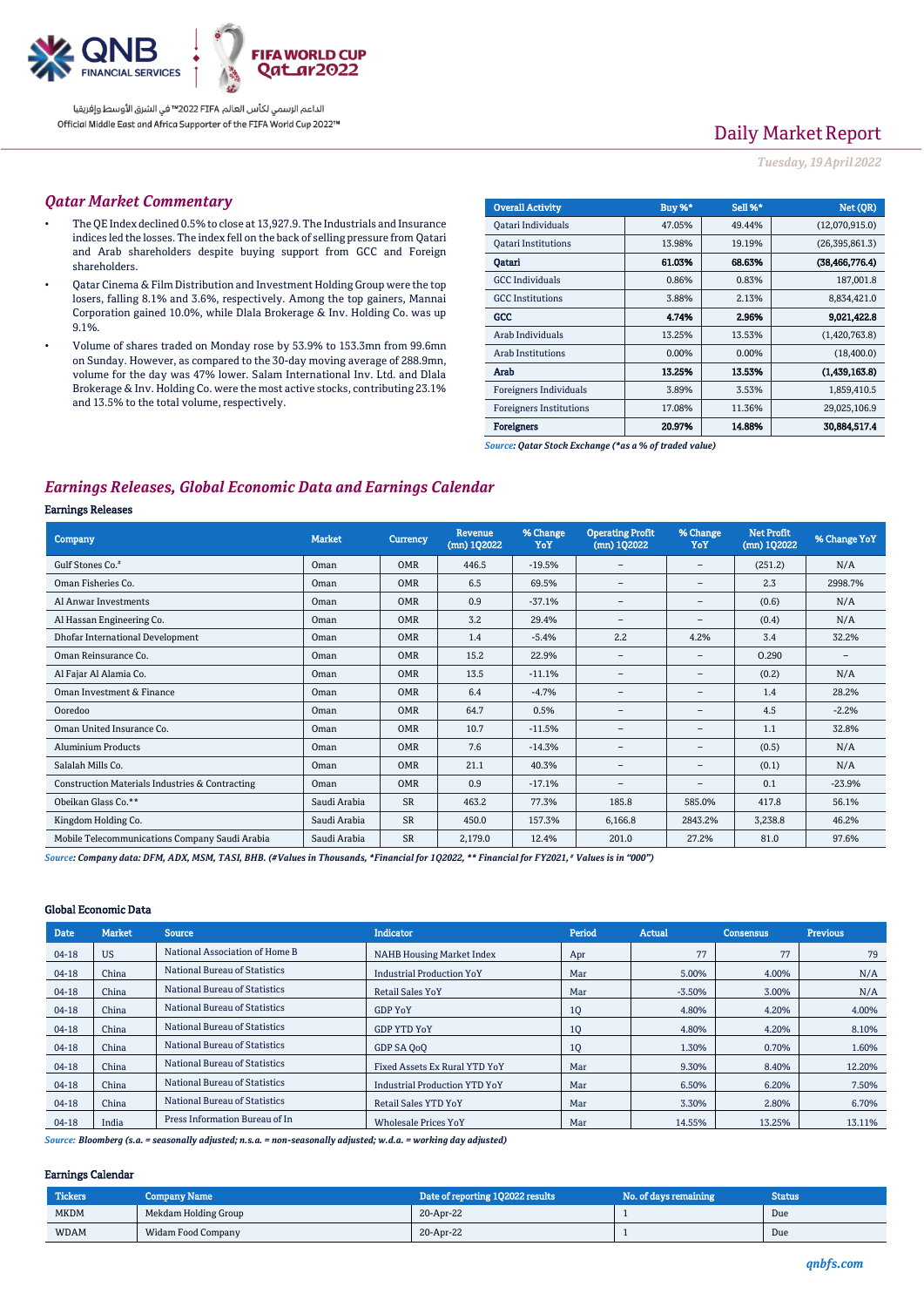

# Daily Market Report

*Tuesday, 19April 2022*

| <b>CBQK</b> | The Commercial Bank                              | 20-Apr-22 | $\mathbf{1}$   | Due |
|-------------|--------------------------------------------------|-----------|----------------|-----|
| <b>UDCD</b> | <b>United Development Company</b>                | 21-Apr-22 | $\mathbf{2}$   | Due |
| <b>NLCS</b> | Alijarah Holding                                 | 21-Apr-22 | $\mathbf{2}$   | Due |
| QIIK        | <b>Qatar International Islamic Bank</b>          | 24-Apr-22 | 5              | Due |
| QGMD        | <b>Qatari German Company for Medical Devices</b> | 24-Apr-22 | 5              | Due |
| <b>BRES</b> | Barwa Real Estate Company                        | 24-Apr-22 | 5              | Due |
| <b>IHGS</b> | <b>INMA Holding Group</b>                        | 24-Apr-22 | 5              | Due |
| <b>DBIS</b> | Dlala Brokerage & Investment Holding Company     | 25-Apr-22 | $\,6\,$        | Due |
| QGRI        | Qatar General Insurance & Reinsurance Company    | 25-Apr-22 | 6              | Due |
| QIGD        | Qatari Investors Group                           | 25-Apr-22 | 6              | Due |
| <b>ERES</b> | <b>Ezdan Holding Group</b>                       | 25-Apr-22 | 6              | Due |
| IQCD        | <b>Industries Qatar</b>                          | 25-Apr-22 | 6              | Due |
| ZHCD        | <b>Zad Holding Company</b>                       | 25-Apr-22 | 6              | Due |
| <b>IGRD</b> | <b>Investment Holding Group</b>                  | 25-Apr-22 | 6              | Due |
| QLMI        | <b>QLM Life &amp; Medical Insurance Company</b>  | 25-Apr-22 | 6              | Due |
| GWCS        | <b>Gulf Warehousing Company</b>                  | 26-Apr-22 | 7              | Due |
| <b>MPHC</b> | Mesaieed Petrochemical Holding Company           | 26-Apr-22 | $\overline{7}$ | Due |
| QISI        | Qatar Islamic Insurance Group                    | 26-Apr-22 | $\overline{7}$ | Due |
| <b>MERS</b> | Al Meera Consumer Goods Company                  | 26-Apr-22 | 7              | Due |
| <b>MCCS</b> | Mannai Corporation                               | 26-Apr-22 | $\overline{7}$ | Due |
| <b>VFQS</b> | Vodafone Qatar                                   | 26-Apr-22 | $\overline{7}$ | Due |
| QIMD        | <b>Qatar Industrial Manufacturing Company</b>    | 26-Apr-22 | $\overline{7}$ | Due |
| <b>DHBK</b> | Doha Bank                                        | 27-Apr-22 | 8              | Due |
| QFBQ        | <b>Qatar First Bank</b>                          | 27-Apr-22 | 8              | Due |
| QOIS        | Qatar Oman Investment Company                    | 27-Apr-22 | 8              | Due |
| QAMC        | <b>Qatar Aluminum Manufacturing Company</b>      | 27-Apr-22 | 8              | Due |
| <b>GISS</b> | <b>Gulf International Services</b>               | 27-Apr-22 | 8              | Due |
| <b>MARK</b> | Masraf Al Rayan                                  | 27-Apr-22 | 8              | Due |
| <b>DOHI</b> | Doha Insurance Group                             | 27-Apr-22 | 8              | Due |
| <b>BLDN</b> | Baladna                                          | 27-Apr-22 | 8              | Due |
| QCFS        | Qatar Cinema & Film Distribution Company         | 27-Apr-22 | 8              | Due |
| <b>AKHI</b> | Al Khaleej Takaful Insurance Company             | 27-Apr-22 | 8              | Due |

*Source: QSE*

#### *Qatar*

 ABQK's bottom line rises 2.6% YoY and 1.3% QoQ in 1Q2022, in-line with our estimate – Ahli Bank's (ABQK) net profit rose 2.6% YoY (+1.3% QoQ) to QR191.5mn in 1Q2022, in line with our estimate of QR200mn (variation of -4.3%). Net interest income decreased 4.2% YoY and 2.6% QoQ in 1Q2022 to QR246.1mn. The company's total operating income came in at QR326.2mn in 1Q2022, which represents an increase of 1.7% YoY (+2.9% QoQ). The bank's total assets stood at QR46.4bn at the end of March 31, 2022, down 5.4% YoY (-3.4% QoQ). Loans and advances to customers were QR33.6bn, registering a decline of 1.6% YoY at the end of March 31, 2022. However, on QoQ basis, loans and advances to customers were almost flat. Customer deposits declined 3.1% YoY and 0.9% QoQ to reach QR27.7bn at the end of March 31, 2022. The earnings per share amounted to QR0.066 in 1Q2022 as compared to QR0.073 in 1Q2021. Further, commenting on the results, Ahli bank's CEO Hassan Ahmed AlEfrangi said, "Ahli bank achieved a steady and satisfactory result. Operating income grew and costs were in control. Ahli bank will continue to approach the market with caution and optimism." AlEfrangi further commented that Ahli bank continues to invest in digital technologies and provide best banking services. He added that Qatarization will remain a priority for the Bank in line with Qatar National Vision 2030.Commenting on the results, Sheikh Faisal bin AbdulAziz bin Jassem Al Thani, Chairman of Ahli bank said, "I am pleased to announce that the Bank started the year 2022 with a profit growth and steady performance. Our first quarter earnings is a testimony to the fact that our Balance Sheet strategy is working very well. The Bank is well capitalized and with strong funding position. The Bank continues to enjoy favorable ratings from the top international credit rating agencies." The Chairman further added, "We

take this opportunity to thank our customers for their continuous loyalty towards Ahli bank, share-holders for their ongoing commitment, management and staff for all their dedication and Qatar Central Bank for their esteemed guidance and support." (QSE, QNBFS Research, Peninsula Qatar)

- MCGS's net profit declines 21.2% YoY and 32.5% QoQ in 1Q2022 Medicare Group's (MCGS) net profit declined 21.2% YoY (-32.5% QoQ) to QR17.2mn in 1Q2022.The company's operating income came in at QR117.4mn in 1Q2022, which represents a decline of 5.6% YoY (-8.1% QoQ). EPS amounted to QR0.06 in 1Q2022 as compared to QR0.08 in 1Q2021. (QSE)
- Zad Holding Co. AGM and EGM endorses items on its agenda Zad Holding Co. announced the results of the AGM and EGM. The meeting was held on 18/04/2022 and the following resolutions were approved - Annual General Meeting (AGM): i) The AGM approved the financial report of the company for the year ended 31 December 2021. ii) The AGM approved the BOD recommendation for the distribution of cash dividends of 65% (QR0.65) per share and 5% bonus shares for 2021. iii) The AGM approved the Management Report on the Corporate Governance practices during the year 2021. iv) The AGM absolved the members of the Board of Directors from the responsibility for the financial year ended 31 December 2021 and approved their remunerations. v) The AGM appointed KPMG as the external auditor of the company for the year 2022. Extraordinary General Meeting (EGM): i) EGM approved the amendments in the company articles of association to increase the share capital by 5% in accordance with the AGM resolution to distribute 5% bonus shares. ii) EGM approved the amendments of the Articles of Association in compliance with Law No. 8 for 2021 and QFMA's Corporate Governance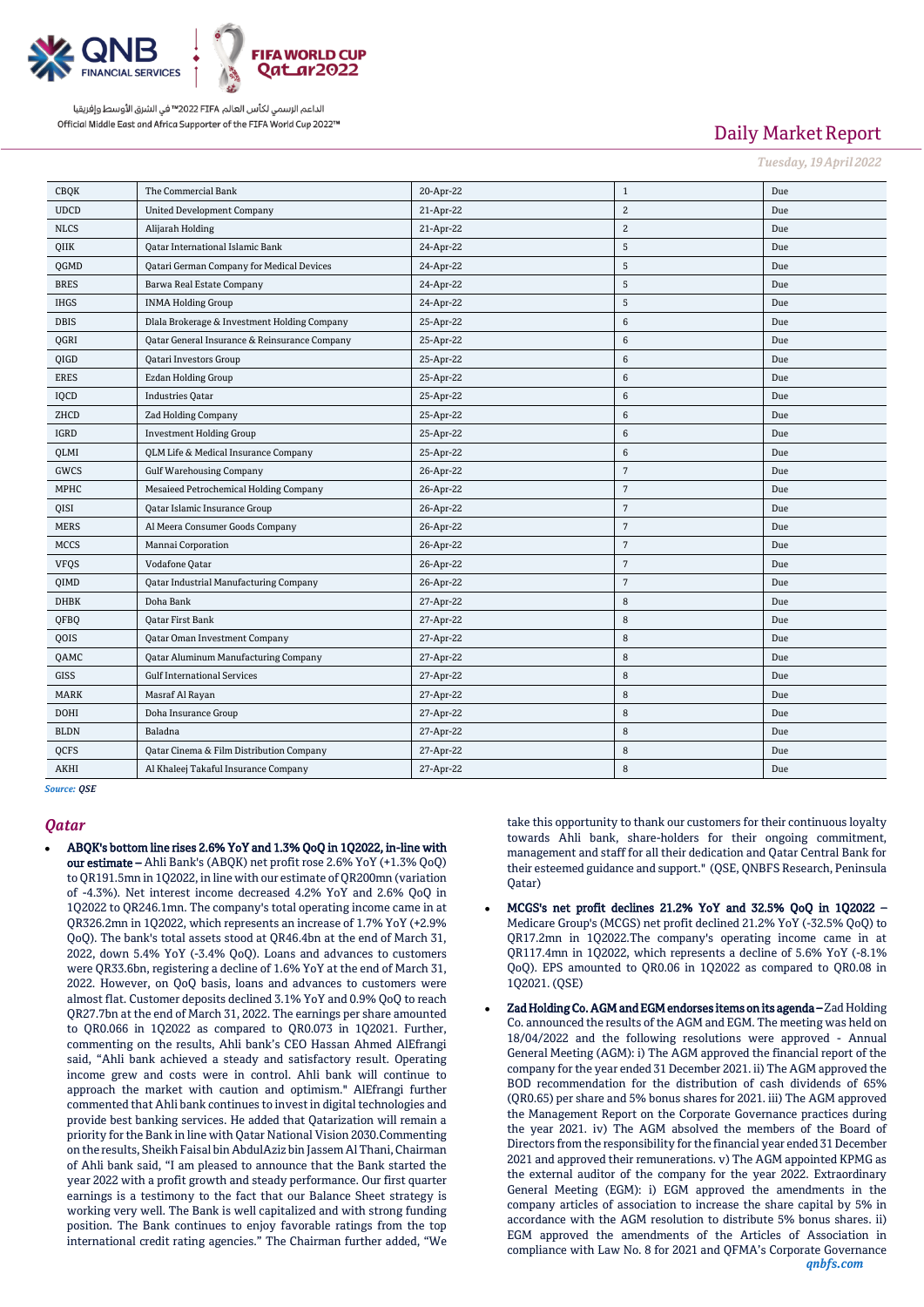

Code. iii) EGM authorized the Board of Directors to make the necessary changes on the Articles of Association according to its resolution. (QSE)

- Mannai surges after plan to sell Inetum at \$2bn valuation Mannai Corporation shares soared after the Qatari trading firm agreed to sell its stake in Inetum SA for an enterprise value of EUR1.85bn (\$2bn) to a group of investors led by Bain Capital Private Equity. The shares jumped 10% in Doha to the highest level since 2016, taking their gains this year to 114%. The benchmark Qatar Exchange Index fell 0.5% on Monday. Mannai said the sale of the French information technology services provider to the investor group, which also includes NB Renaissance and Inetum's management team, could result in an equity value for Mannai in the range of EUR1.03bn to EUR1.06bn. Mannai in 2016 acquired 51% of Inetum, known at the time as GFI Informatique. It later bought out remaining shareholders and delisted the company from the Paris bourse. Inetum offers systems integration, technology consulting, application engineering, outsourcing and software development services and is a top player in several European markets. (Gulf business)
- Kahramaa and QEWS renew partnership deal with Chubu The Qatar General Electricity and Water Corporation (Kahramaa) and Qatar Electricity and Water Company (QEWS) have renewed their partnership with Japanese company Chubu Electric Power Company for cooperation in the electricity sector. According to an official Kahramaa statement, the memorandum of understanding for the partnership was renewed between the Qatari parties and the Japanese company during a signing ceremony, held at Kahramaa headquarters. It was signed by Kahramaa president Issa bin Hilal al-Kuwari, QEWS managing director Mohamed bin Nasser al-Hajri and Chubu president Kingo Hayashi. Al-Kuwari praised the continuation of the cooperation between the Qatari parties and the Japanese company. "Our partnership with Chubu Electric Power extends for 15 years and we are pleased to continue this fruitful cooperation and valuable partnership that will benefit the Qatari electric power sector," al-Kuwari noted, adding that the ongoing partnership comes in the context of the continuous efforts to support the Qatari electrical infrastructure with the latest systems and modern technology in order to upgrade the level of services provided and complete the process of a comprehensive digital transition to achieve global leadership at all levels for Qatar. (Gulf Times)
- Widam Food Company to hold its investor's relation conference call on April 21 to discuss the financial results – Widam Food Company announced that the conference call with the Investors to discuss the financial results for the Quarter 1 2022 will be held on 21/04/2022 at 12:30 PM, Doha Time. (QSE)
- Qatar International Islamic Bank to hold its investor's relation conference call on April 25 to discuss the financial results - Qatar International Islamic Bank announced that the conference call with the Investors to discuss the financial results for the Quarter 1 2022 will be held on 25/04/2022 at 01:00 PM, Doha Time. (QSE)
- Dlala Brokerage and Investment Holding Co. to disclose its Q1 financial results on April 25 – Dlala Brokerage and Investment Holding Co. to disclose its financial statement for the period ending 31st March 2022 on 25/04/2022. (QSE)
- Barwa Real Estate Company to hold its investor's relation conference call on April 26 to discuss the financial results – Barwa Real Estate Company announced that the conference call with the Investors to discuss the financial results for the Quarter 1 2022 will be held on 26/04/2022 at 11:30 AM, Doha Time. (QSE)
- Qatar First Bank to disclose its Q1 financial results on April 27 Qatar First Bank to disclose its financial statement for the period ending 31st March 2022 on 27/04/2022. (QSE)
- Doha Bank to disclose its Q1 financial results on April 27 Doha Bank to disclose its financial statement for the period ending 31st March 2022 on 27/04/2022. (QSE)
- Mannai Corporation to hold its investor's relation conference call on April 28 to discuss the financial results – Mannai Corporation announced that the conference call with the Investors to discuss the financial results for

## Daily Market Report

*Tuesday, 19April 2022*

the Quarter 1 2022 will be held on 28/04/2022 at 02:00 PM , Doha Time.  $(OSE)$ 

- Alkhaleej Takaful Insurance to hold its investor's relation conference call on April 28 to discuss the financial results – Alkhaleej Takaful Insurance announced the conference call with the Investors to discuss the financial results for the Quarter 1 2022 will be held on 28/04/2022 at 01:30 PM, Doha Time. (QSE)
- QNB Group opens branch in Place Vendôme QNB Group the largest financial institution in the Middle East and Africa has opened its latest branch in Place Vendôme, Qatar's newest luxurious shopping mall. With its unique interior design, the branch will offer all types of banking services and products to its customers including QNB First Members premium banking services. The branch will also consist of a large space comprising a variety of e-services and ITM machines, making it a holistic branch that includes everything that customers will need. The opening of the branch comes from the bank's efforts to elevate its customers' experience to ensure exceptional banking services, as well expand its presence and keep up with the developments and the urban growth that the country is undergoing. With the increasing number of branches, the bank is also committed to constantly improve its products and services to ensure customers satisfaction. The branch will be located inside the mall of the fast-growing Lusail City with its strategic location and luxurious mega-complex, which will host a number of new restaurants and cafes as well as a new five-star hotel. The mall is set to become a new shopping destination for the region. Proud to be the Official Middle East and Africa Supporter of the FIFA World Cup 2022, QNB Group extends through its subsidiaries and associate companies to more than 31 countries across three continents providing a comprehensive range of advanced products and services. The total number of employees is 27,000 operating through 1,000 locations, with an ATM network of more than 4,500 machines. (Peninsula Qatar)
- Qatar's business ecosystem attracts global startups Qatar is witnessing a rise in the number of startups and technology-based businesses are growing in the country. The business-friendly ecosystem in Qatar is attracting startups from across the globe, said an official during an online event. Tamu Digital Valley and Berlin Partner organized a webinar entitled 'Back to Global - Berlin Startups Explore Opportunities in Qatar', which focused on Berlin startups who are interested in exploring investment opportunities in Qatar's technology sector. The event gave an opportunity for technology startups to connect with the Qatari business ecosystem, including licensing platforms, investors, and local business partners. Noor Al Kuwari, TDV Project Lead, Ministry of Communications and Information Technology (MCIT) gave an overview of the startup ecosystem and discussed the role of MCIT to promote ICT sector in Qatar. "I believe Qatar's strength lies in our interconnected ecosystem - the ability to come together to support the development of startups and innovations in the country. Qatar's startup ecosystem has evolved over the years to become more diverse and with each passing year, we are seeing more startups and funding activities. The increasing diversity of our eco-system is apparent to international startups and entrepreneurs to leverage Qatar as an entry into the region. Therefore, we are working with leading startup ecosystems such as Berlin Partner to establish the global connection to establish inter-national startups and their expansion into Qatar," Al Kuwari said. (Peninsula Qatar)
- FIFA World Cup Qatar 2022 seen to benefit the entire GCC region The FIFA World Cup in Qatar later this year will likely benefit the travel hubs in the UAE and neighboring countries as well as provide a boost to Qatar's own economy, Emirates NBD has said in a report. "Overall, the outlook for the GCC region remains constructive. Expected fiscal surpluses will allow governments to spend as planned without needing to tap debt markets in a rising interest rate environment," noted Khatija Haque, Emirates NBD head (Research) and chief economist. (Gulf Times)
- *qnbfs.com* Qatar Insurance Group to sponsor 2023 Samla race – Qatar Insurance Group, the leading insurer in Qatar and the Mena region, has announced its sponsorship of the Samla race in its fifth edition in 2023. In view of the Group's role in promoting the culture of sports in Qatar, the sponsorship of the Samla race was officially announced on Sunday during the signing of the sponsorship agreement at Qatar Insurance Group's headquarters in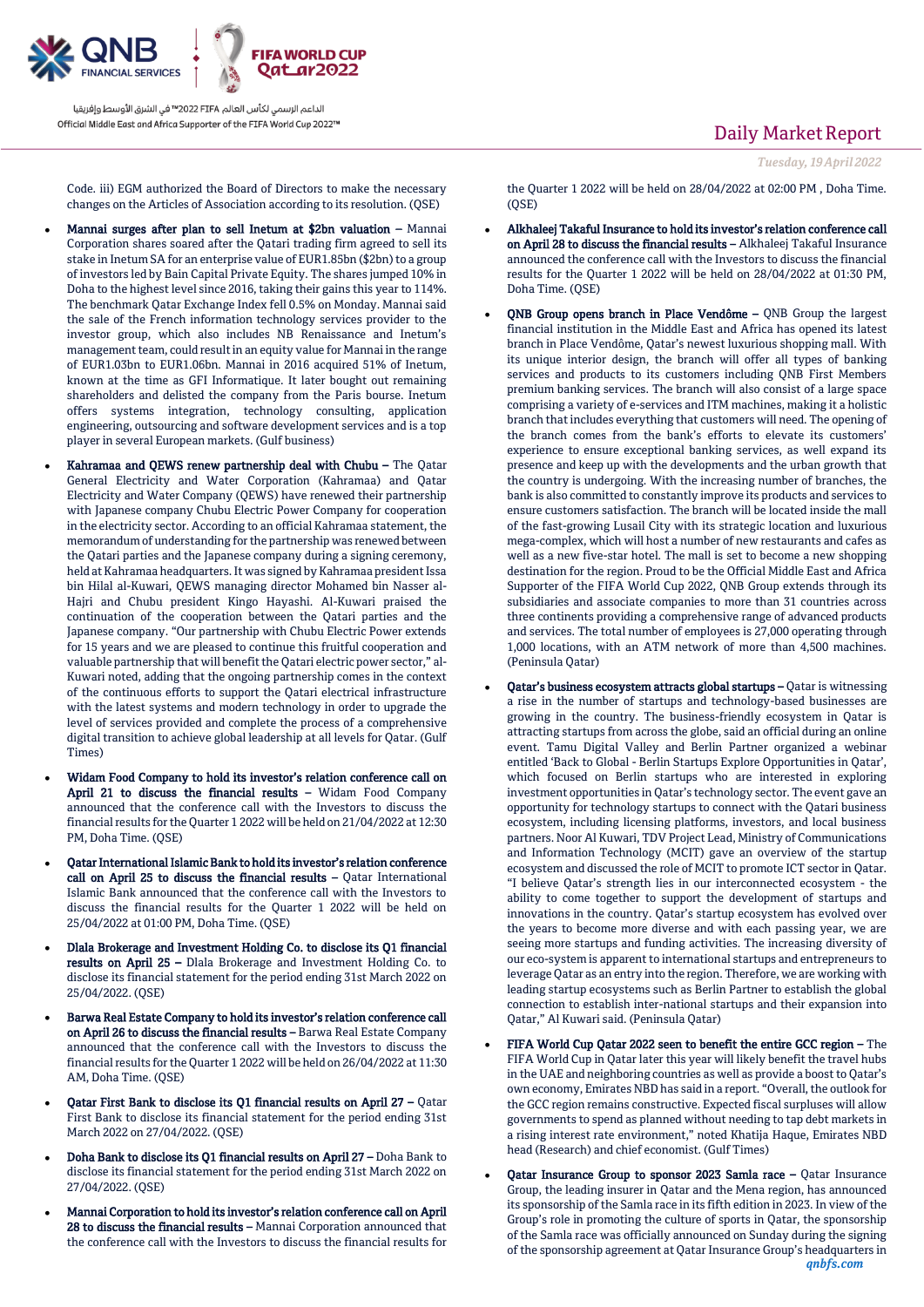

West Bay. The sponsorship agreement was signed by Salem Al Mannai, Group CEO of Qatar Insurance Group, and Azzam Al Mannai, CEO of the Organizing Committee of the Samla Race. (Peninsula Qatar)

 Mastercard recognizes QIBK on anniversary of first Islamic PoS solution in Qatar – Qatar Islamic Bank (QIBK) has received recognition from Mastercard on the third anniversary of the launch of Qatar's first Islamic Point of Sale (PoS) solution, and for showcasing continuous outstanding performance. Launched in 2018, QIBK's PoS solution and online payment gateway was introduced to serve the Bank's corporate customers and support their banking needs. Developed by Android smart technology, the Islamic PoS solution provides an innovative, secure, and highly efficient payment processing service. The PoS supports contactless card transactions, eWallet, a QR code scanner as well as online billing and settlement. An online payment gateway enables businesses to offer their customers an option to pay online at any time through a hassle-free process. (Peninsula Qatar)

#### *International*

- World Bank says war to cut global growth, boosts financing target The World Bank is reducing its global growth forecast for 2022 by nearly a full percentage point, to 3.2% from 4.1%, due to the impacts from Russia's invasion of Ukraine, World Bank President David Malpass said on Monday. Malpass told reporters on a conference call that the World Bank was responding to the added economic stresses from the war by proposing a new, 15-month crisis financing target of \$170bn, with a goal to commit about \$50bn of this financing over the next three months. Malpass said the biggest component of the bank's growth forecast reduction was a 4.1% contraction in the Europe and Central Asia region -- comprising Ukraine, Russia and surrounding countries. Forecasts also are being cut for advanced and many developing economies because of spikes in food and energy prices caused by war-related supply disruptions, Malpass said. The International Monetary Fund is expected to cut its global growth forecast on Tuesday. "We're preparing for a continued crisis response, given the multiple crises," Malpass said. "Over the next few weeks, I expect to discuss with our board, a new 15-month crisis response envelope of around \$170bn to cover April 2022 through June 2023." The plan follows on from a World Bank \$160bn COVID-19 financing program, of which Malpass said \$157bn was committed through June 2021. Malpass said the financing partly will support countries that have taken in refugees from Ukraine and will also help address problems in countries affected by food shortages. Malpass said World Bank and IMF member countries this week will be discussing new assistance for Ukraine and expects specific commitments to be announced by a number of donor countries. (Reuters)
- Fed's Bullard wants to get rates up to 3.5% by year end US inflation is "far too high," St. Louis Federal Reserve Bank President James Bullard said on Monday as he repeated his case for increasing interest rates to 3.5% by the end of the year to slow what are now 40-year-high inflation readings. "What we need to do right now is get expeditiously to neutral and then go from there," Bullard said at a virtual event held by the Council on Foreign Relations. But with economic growth expected to remain above its potential, he added, the economy won't fall into recession and the unemployment rate, now at 3.6%, will likely drop below 3% this year. The Fed raised its target policy rate a quarter-of-a-percentage point last month, and Fed forecasts released at the time showed policymakers expected rates to rise to 1.9% by year-end. Bullard's preferred rate path would require half-point interest rates hikes at all six of the Fed's remaining meetings this year. The likely rate path is probably somewhere in between, based on interest-rate futures contracts, which are currently pricing in a year-end policy rate range at 2.5%-2.75%. Bullard said he also wants to begin reducing the Fed's balance sheet at an upcoming meeting, though he said he did not see a need to start selling bonds unless inflation does not recede as the Fed expects. (Reuters)
- US homebuilder sentiment drops to seven-month low amid surging mortgage rates – Confidence among US single-family homebuilders fell to a seven-month low in April as surging mortgage rates and snarled supply chains boosted housing costs, shutting out some first-time buyers from the market, a survey showed on Monday. The housing market is under the spotlight as the Federal Reserve adopts an aggressive monetary policy stance in its fight against sky-high inflation, sending the 30-year fixed

## Daily Market Report

#### *Tuesday, 19April 2022*

mortgage rate above 5% for first time in over a decade. But with housing inventory at record lows, the blow from surging borrowing costs could be modest. "The extreme supply-demand imbalance in today's housing market will likely dampen the hit to activity from higher rates," said Ronnie Walker, an economist at Goldman Sachs. The National Association of Home Builders/Wells Fargo Housing Market index dropped two points to 77 this month. The fourth straight monthly decline pushed the index to its lowest level since last September. A reading above 50 indicates that more builders view conditions as good rather than poor. Homebuilding sentiment dropped to its lowest level in nearly two years in the Midwest. It also fell in the West but rose in the Northeast and edged up in the densely populated South. Shortages as well as the high cost of building materials such as framing lumber are making it difficult for builders to ramp up production. According to government data, the backlog of houses approved for construction but yet to be started hit an all-time high in February. Homebuilding and housing permits likely slipped in March, a Reuters survey of economists predicted. March's housing starts report is scheduled to be published on Tuesday. "Policymakers must take proactive steps to fix supply chain issues that will reduce the cost of development, stem the rise in home prices and allow builders to increase production," said NAHB Chairman Jerry Konter in a statement. The Fed in March raised its policy interest rate by 25 basis points, the first hike in more than three years. Economists expect the US central bank will hike rates by 50 basis points next month, and soon start trimming its asset portfolio. The 30-year fixed-rate mortgage averaged 5.0% during the week ending April 14, the highest since February 2011, up from 4.72% in the prior week, according to data from mortgage finance agency Freddie Mac. More expensive building materials and higher mortgage rates are raising the cost of buying a house, making home purchasing less affordable, especially for lower-income groups and firsttime home buyers. At the current mortgage rate, economists estimate consumers taking a \$300,000 home loan would pay \$263 more per month than if they had fixed the loan rate at the beginning of this year. Annual house prices continue to post double-digit growth. Consumers expected home prices and rents to rise sharply this year, a separate survey by the New York Fed showed on Tuesday. Renters reported seeing just a 43.3% likelihood of ever owning a home, down from 51.6% in 2021 and the lowest reading since the survey began in 2014. "Rising mortgage rates and the run-up in prices in recent years will worsen affordability but pent-up demand from consumers will keep house price growth strong," said Abbey Omodunbi, a senior economist at PNC Financial in Pittsburgh, Pennsylvania. (Reuters)

- NY Fed survey: Home prices seen rising, renters see purchase prospects fade - US households expect home prices and rents to rise sharply this year, and while growth in both are then seen slowing, renters see their chances of ever owning a home fading fast, according to a new survey by the Federal Reserve Bank of New York. Home prices are expected to increase 7% in the next year, but 2.2% annually on average over the next five years as mortgage rates are seen accelerating, the survey published Monday shows. Meanwhile rents are expected to rise even faster, jumping 11.5% over the next 12 months and increasing 5.2% on average each year for the next five. Last year respondents to the same survey had expected a 5.7% rise in home prices and a 6.6% rise in rents in the year ahead. The bottom line for renters was stark: they reported seeing just a 43.3% likelihood of ever owning a home, down from 51.6% in 2021 and the lowest reading since the survey began in 2014. The Federal Reserve is raising interest rates to cool inflation that is at a 40-year high. Mortgage rates already have risen in anticipation, with the average 30-year fixed rate to 5% last week, up nearly two percentage points since late last year. An industry survey released earlier Monday showed confidence among US single-family homebuilders falling to a seven-month low in April as rising home-borrowing costs and snarled supply chains boosted housing costs and kept some first-time buyers out of the market. (Reuters)
- Deloitte: UK executives expect high inflation to squeeze profits More than seven out of 10 chief financial officers (CFOs) at Britain's biggest companies expect high inflation to reduce their profit margins, and few see the Bank of England getting inflation under control in the next couple of years. A quarterly survey from accountants Deloitte showed a record 98% of CFOs expect their operating costs to rise over the coming year, and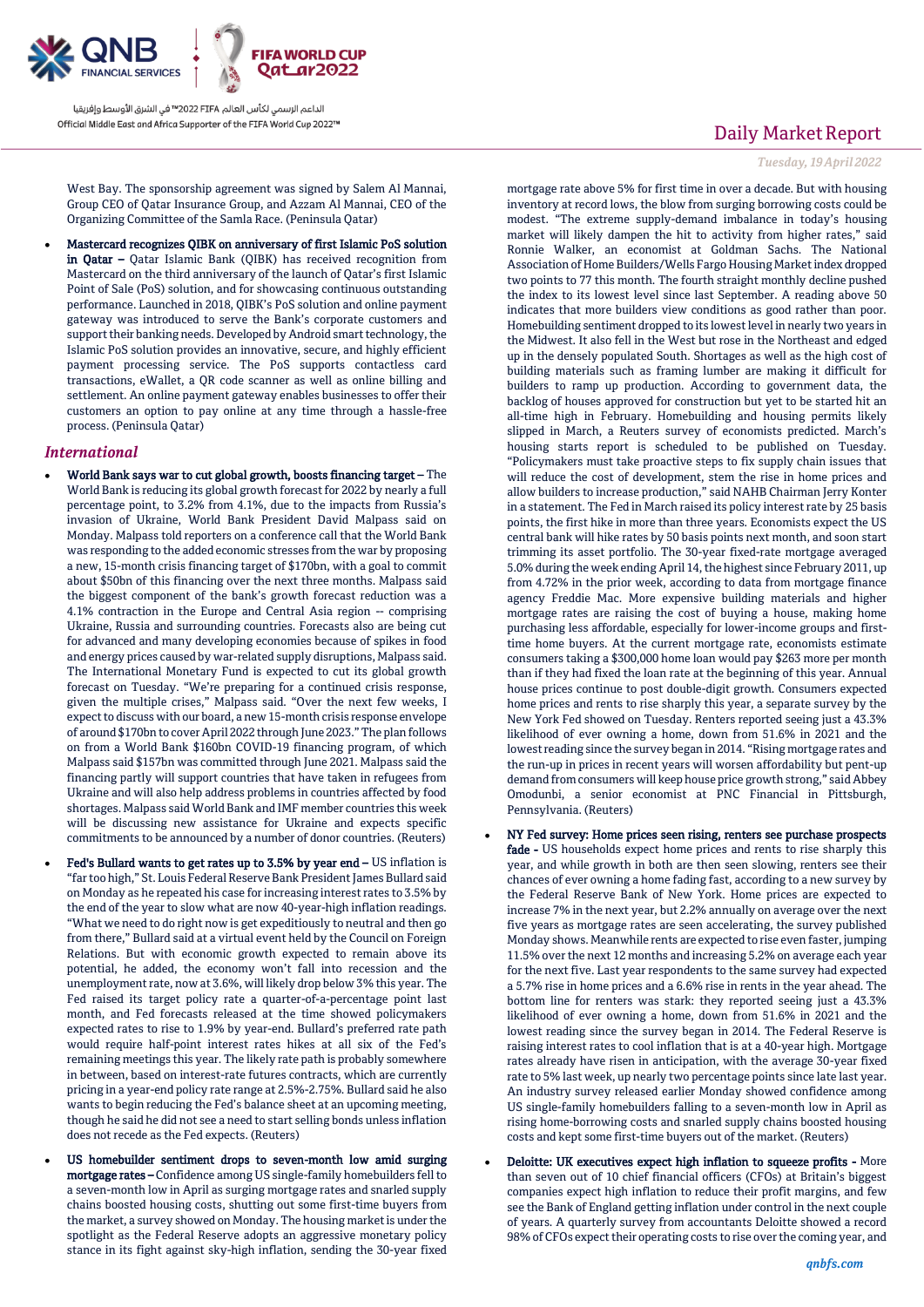

71% expect their operating margins to fall, up from 44% in the previous quarter. "Over the next year, CFOs believe a mix of rising costs and slower growth are set to squeeze margins," Ian Stewart, chief economist at Deloitte, said. Last week Tesco, Britain's biggest retailer, warned its profits would drop because of surging inflation, dragging down share prices across the grocery sector. Consumer price inflation hit 7% in March and government budget forecasters predicted last month it would peak at nearly 9% later this year. Despite the cost pressures, 21% of businesses plan to keep capital investment a strong priority. This is down from a record 37% in the previous quarter's survey but is above its average over the past five years. The CFOs also expect inflation to be well above the BoE's 2% target in two years' time. This is likely to raise concerns at the central bank, which fears expectations of persistently high inflation could turn into a self-fulfilling prophesy if firms use them as the basis for longerterm pricing decisions. A record 78% of CFOs expect annual inflation in two years' time will be above 2.5%, and a quarter expect it to stay above 3.5%. The BoE forecast in February that inflation would fall below 2% by the second quarter of 2024. Economists and financial markets both expect the BoE to raise its main interest rate to 1% on May 5 from 0.75% now, and markets see rates reaching at least 2% by the end of the year. Most economists think interest rates will be slower to rise, as the cost-of-living squeeze increasingly curbs growth. The CFOs on average expected interest rates to reach 1.5% in a year's time. (Reuters)

- China to step up financial support for industries hit by COVID outbreaks China will step up financial support for industries, firms and people affected by COVID-19 outbreaks, the central bank said on Monday, as part of steps to cushion economic slowdown. Authorities will guide financial institutions to expand lending and surrender profits to the real economy, the People's Bank of China (PBOC) said in a statement on its website. Financial institutions should flexibly support COVID-affected individuals by reasonably delaying loan repayments and overdue loans may not be recorded, the central bank banks. Financial institutions should appropriately buy local government bonds to support infrastructure investment, the central bank said. China's economy slowed in March as consumption, real estate and exports were hit hard, taking the shine off faster-than-expected first-quarter growth numbers and worsening an outlook already weakened by COVID-19 curbs and the Ukraine war. China will reasonably set minimum down payments and interest rates on commercial housing loans and meet reasonable financing needs of property developers and construction firms, to help stabilize the real estate market, the PBOC said. Financial institutions should actively meet financing needs of transportation and logistics firms and truck drivers, as part of steps to support logistics and supply chains, it added. By mid-April, the PBOC had paid 600bn yuan (\$94.31bn) in profits to the central government - equivalent to a 25-basis points cut in banks' reserve requirement ratios (RRR), the central bank said, adding that it is on track to pay more than 1.1tn yuan in profits this year. China's central bank said in March it will pay more than 1tn yuan in profit to the central government this year. On Friday, the PBOC announced it would cut the RRR - the amount of cash that banks must hold as reserves - for the first time this year to support the slowing economy. China will also make it easier for companies to raise foreign debt, help firms to improve the use of cross-border yuan settlements and currency hedging, the central bank added. (Reuters)
- Analysts see less room for China rate cuts after 'conservative' RRR cut The smallness of a cut to the amount of money Chinese banks must hold in reserves may reflect concern by the Chinese central bank over inflation and US monetary tightening, making further interest rate cuts less likely, analysts say. The People's Bank of China (PBOC) on Friday announced a 25-basis-point (bp) cut to banks' reserve requirement ratio (RRR) from April 25, releasing about 530bn yuan (\$83.16bn) in long-term liquidity. It said the move would help banks support industries and firms affected by surging COVID-19 cases. While the cut was widely expected, it was smaller than the usual 50 or 100 bps cut and came after the central bank left its medium-term lending-facility rate unchanged while rolling over maturing loans on Friday. Goldman Sachs analysts identified what "appeared to be the key considerations behind this more conservative move." The PBOC seemed to be concerned about spillover effects as other countries raised interest rates, they wrote. Other analysts have pointed to

## Daily Market Report

#### *Tuesday, 19April 2022*

one such spillover: drawing capital away from China, which a Chinese rate cut would exacerbate. Policymakers might be more inclined to boost growth with more fiscal measures and targeted easing through relending and rediscounting, they said. Analysts at Citi said a small 5 bps cut to the 1-year loan prime rate on April 20 remained possible, but that policymakers would priorities credit expansion over interest rate reductions. A top Chinese regulatory body is encouraging some banks to lower deposit rate ceilings, two sources with direct knowledge of the matter said on Friday. (Reuters)

#### *Regional*

- IMF: GCC banks require monitoring once pandemic measures are lifted The Gulf Co-operation Council (GCC) banking sector requires close monitoring to contain financial vulnerabilities once the Covid-19 policy support measures are withdrawn, according to an International Monetary Fund (IMF) working paper. The GCC banking sector has been resilient so far, entering the crisis with strength and supplemented by ongoing Covid-19 policy support, but financial vulnerabilities may emerge, the IMF said in a working paper. The GCC banking systems still appear well-capitalized and resilient against further shocks with generally low-reported NPLs or non-performing loans; although the profitability declined, it said. However, the Covid-19 policy support, especially loan moratoria and associated risk classification, could obscure deterioration in asset quality, it cautioned. "Given the gradual and uncertain recovery, credit risk is a concern going forward, requiring close monitoring to contain financial vulnerabilities once policy support measures are withdrawn," the IMF working paper said. While monetary and financial supporting policies continue to be essential to strengthen the ongoing recovery, it said these policies should be calibrated to the stage of the pandemic. "The emergence of virus mutations and greater uncertainty about the recovery point to the need for continued policy support measures to maintain the flow of credit to borrowers and contain financial stability risks," the paper said. (Bloomberg)
- IILM: Sustained demand for \$1.28bn short term sukuk issuance The International Islamic Liquidity Management Corporation (IILM) has successfully reissued a total of \$1.28bn short-term "A-1" rated sukuk across three different tenors of one, three, and six-month respectively. In a statement Monday (April 18), it said the sukuk issuance marks the IILM's fourth sukuk auction for 2022. The auction garnered significant interest among Islamic primary dealers and investors across the Gulf Cooperation Council (GCC) markets, as well as Asia, it said. "Going into the second quarter of the year, we are mindful of the continued geopolitical uncertainties and its impact on the financial markets globally. "Despite a challenging and highly volatile operating environment, we are pleased that the IILM is able to continue fulfilling the liquidity needs of the Islamic markets, with issuance for all tenors fully subscribed at competitive all-in profit rates," IILM CEO Dr Umar Oseni said. IILM added that the competitive tender witnessed a strong order book in excess of \$1.64bn, representing an average bid-to-cover ratio of 128%. "Further to today's reissuance, the IILM has achieved year-to-date cumulative issuances totaling \$4.69bn, through twelve sukuk series. The IILM will continue to reissue its short-term liquidity instruments monthly as scheduled in its issuance calendar," it said. "The total amount of IILM sukuk outstanding is now \$3.51bn. The IILM short-term sukuk program is rated 'A-1' by S&P," added IILM. (Bloomberg)
- Iridium study finds that less than 1/3 of IPOs in the GCC succeed With 38 GCC market debuts, 2021 was the best year for new listings since 2007. Yet, the high volume of listings disguises the reality that only one-third are successful. Specifically, just 38% of IPOs were priced adequately - the majority of companies leave too much money on the table. Only 32% of companies traded within the typically desired share price range of 20% within the first 30 days of going public. And merely 31% of new listings outperform companies that are already listed in the longer term. These are among the findings of a new report published by Iridium Advisors, entitled "The Renaissance of IPOs in the GCC," that examines the success rate of company listing and demystifies some common misconceptions about IPO winners and losers. (Zawya)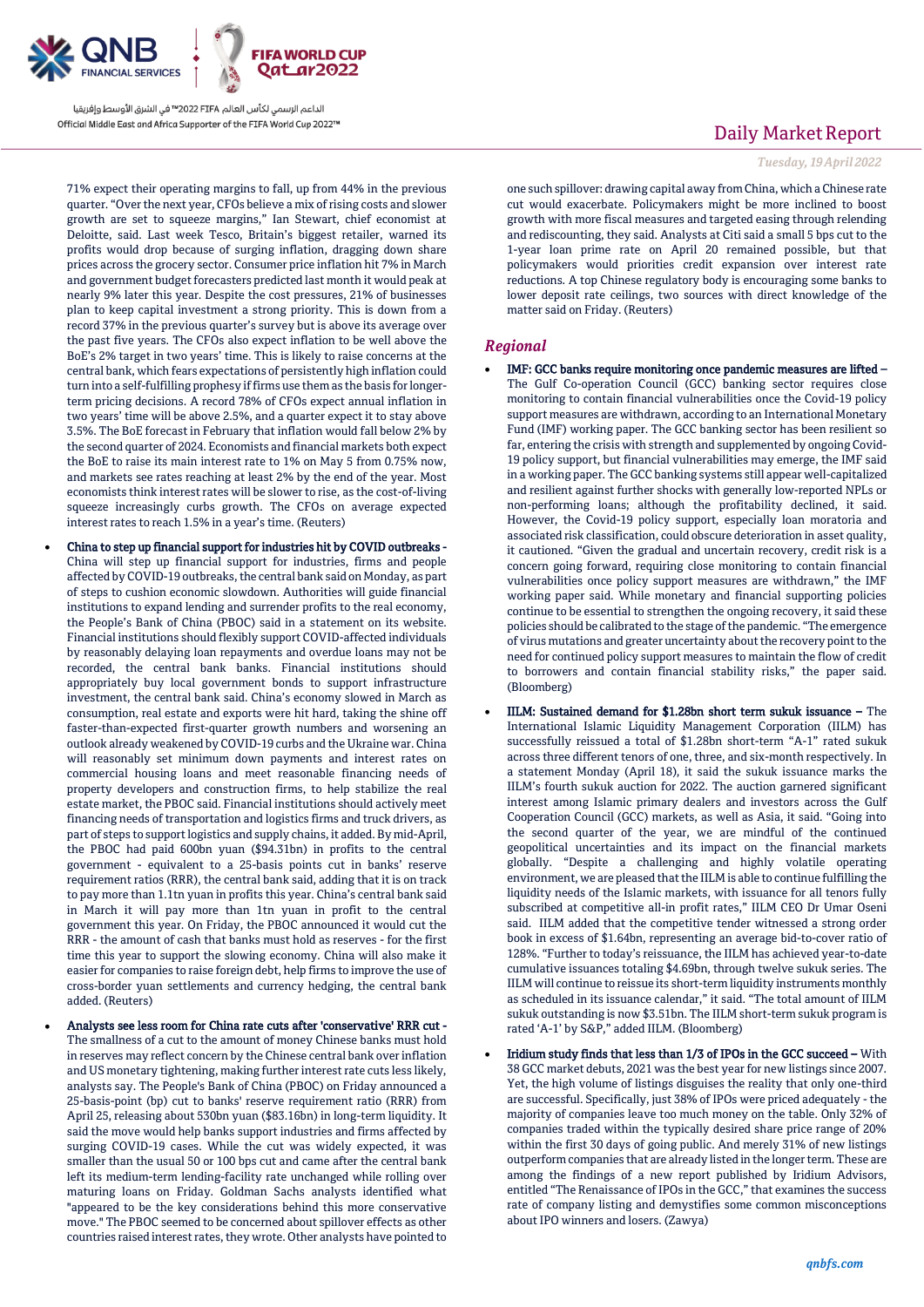

- Citizens hold optimistic outlook for the future; trust in Saudi govt is at all time high - Global communications firm Edelman launched the latest edition of its annual Trust Barometer, which measured levels of trust from over 36,000 respondents across 28 countries. The firm has been measuring trust across business, government, media and NGOs for over twenty years. The findings provide valuable data and insights for both Edelman's own operations and those of their clients to inform communications approaches in each sector. The Barometer findings for Saudi Arabia reveal that citizens trust in the direction their country is heading as 82% of citizens trust in their government and 73% are confident that they and their families will be better off in five years' time. Trust in all four institutions surveyed (government, business, NGOs and media) increased compared with 2020, but the findings also show that the expectations for these institutions have evolved. For example, when it comes to business, a clear majority of respondents expect CEOs to be the face of change. About 85% believe that CEOs should be personally visible when discussing public policy and social issues. Over 75% buy products, choose a place of work, or invest based on their beliefs and values.
- UAE Cabinet approves executive regulations of federal decree-law on entry and residence of foreigners – The UAE Cabinet, headed by His Highness Sheikh Mohammed bin Rashid Al Maktoum, Vice President, Prime Minister and Ruler of Dubai, has approved the executive regulations of the Federal Decree-Law on Entry and Residence of Foreigners aimed at strengthening the UAE's position as an ideal destination to live, work, and invest. The executive regulations provide comprehensive information on the types and conditions of entry visas and residence permits. The new system of entry and residence aims at attracting and retaining global talents and skilled workers from all over the world, boosting the competitiveness and flexibility of the job market and fostering a high sense of stability among UAE residents and families. (Zawya)
- Abu Dhabi Business Centre adds 80 new economic activities in 2021 The Abu Dhabi Business Centre (ADBC), a part of Department of Economic Development (ADDED), announced that 80 new economic activities were added during 2021, bringing the total of economic activities to 4062 by end of last year. New added activities cover many vital business sectors, including 40 new commercial activities, 25 professional, six industrial, five agricultural, two crafts activities, and two in the tourism sector. Mohammed Munif Al Mansouri, Executive Director of ADBC, said, "The new added economic activities reflect the vitality of the business sector in Abu Dhabi, which witnesses expansion in specialized activities. It also reflects ADDED's efforts to ensure ease of doing business as we regularly study the economic sector to know the market demands and requirements. Adding new activities allow entrepreneurs to issue necessary licenses to do business and launch their projects which will contribute positively to commercial activity and economic development in Abu Dhabi." (Zawya)
- NPCC-led consortium wins FEED contract for project in Malaysia PETRONAS Carigali Sdn Bhd, a subsidiary of Malaysia-based PETRONAS, has awarded National Petroleum Construction Company (NPCC) a frontend engineering and design contract for a Carbon Capture and Storage (CCS) project in Malaysia. NPCC, a subsidiary of the UAE-based National Marine Dredging Company (NMDC), will lead a consortium with Technip Energies to develop one of the world's largest offshore CCS projects, located at the Kasawari gas field off the coast of Sarawak, according to a press release on Monday. Set to operate in 2025, the project is expected to process an average of 3.7mn tonnes of carbon dioxide (CO2) annually. The CEO of NPCC, Ahmed Al Dhaheri, said, "Through this contract, we are marking our entry into Southeast Asia. We will continue to explore opportunities to deliver our world-class capabilities through new partnerships and project wins." (Zawya)
- Dubai Chambers rebrands, launches new corporate identity Dubai Chambers has rebranded and launched a new corporate identity to show the organization's restructuring, under which three chambers of commerce will be operated. The new structure includes the Dubai Chamber of Commerce, Dubai International Chamber, and Dubai Chamber of Digital Economy, each of which has its own brands, strategies, and approach, according to a press release on Monday. Dubai Chamber of Commerce is specialized in protecting the interests of businesses in Dubai,

## Daily Market Report

*Tuesday, 19April 2022*

while Dubai International Chamber supports the emirate's vision to expand to new global markets and attract investors from across the world. Meanwhile, the Dubai Chamber of Digital Economy focuses on transforming Dubai into an international technology hub, supporting technology companies, and promoting the digital economy. This step was made after Dubai Chambers had adopted its 2022-2024 strategy earlier this year to support the emirate's economic growth. (Zawya)

- Oman to set up to association for debt relief Muscat- Dr. Laila bint Ahmed Al-Najjar, Minister of Social Development, said the formation of the Al-Gharmeen Charity Association to help debtors who are unable to pay loans, will be announced soon. Speaking at the Majlis A'Shura, she said that a series of meetings were held with the founding committee of the association that included specialists from various competent authorities. She said the Assistant Mufti of the Sultanate of Oman has responded about the Al-Gharmeen Charity Association and work is underway to make an announcement soon. "Steps and measures will be taken to prevent duplication with other associations working for the same cause." (Zawya)
- Kalaam officially takes over Kuwaiti telecom services group Zajil Kalaam Telecom, a leading technology solution provider in Bahrain, has completed the acquisition of Kuwaiti ISP and ICT services company Zajil International Telecom in a move that will transform the company into a one-stop digital solution provider. Announcing the official takeover, Kalaam said the acquisition strengthens the telecom company to tap into diverse industry sectors like BFSI, Government, Oil & Gas, Retail, Healthcare, Education. With the completion of all the regulatory approvals, the acquisition is now officially closed and transforms Kalaam into a one-stop one-stop digital solution provider for enterprises. Under the terms of the agreement, Kalaam has bought all the assets of Zajil creating a combined entity of \$100mn, said the company in a statement. A leading provider of ICT services and connectivity solutions headquartered in Bahrain, Kalaam serves SMEs, enterprise, telecoms carriers and wholesale telecoms businesses in the GCC. With offices in Saudi Arabia, Kuwait, UAE, Jordan and UK, Kalaam has pioneered ISP solutions, connectivity, and digital transformation in the region for over 16 years. This acquisition closure is a testament to Kalaam's resilient growth strategy to strengthen its digital infrastructure in the GCC region and marks a significant milestone despite challenging times, said the statement. (Zawya)
- Agreements signed for new projects in Al Dakhiliyah At a cost of more than OMR 3mn, nine agreements have been signed to implement municipal and developmental projects and services in Al Dakhiliyah Governorate. Oman News Agency reported that the Office of the Governor of the Al Dakhiliyah signed nine agreements to implement municipal and developmental projects and services with a number of companies expected to cost OMR 3.5mn. Among the projects are the design and paving of internal roads in the Wilayat of Bahla (the second package of 32 km) and the construction of a closed and air-conditioned market for vegetables and fruits in the Wilayat of Nizwa. (Zawya)
- OIA discusses strategy in managing its National Development portfolio In continuation of its governance efforts to enhance the general performance of its companies and achieve better alignment and integration, Oman Investment Authority (OIA) organized the Rawabet fifth forum. The forum began with an overview presentation discussing OIA's strategy in managing its National Development portfolio, which is built on eight main strategic priorities, which include: Financial sustainability, selective growth, contribution to the GDP, attracting private investors, divestment, In-country Value (ICV), synergies and implementation of the governance framework. Then CEOs of OIA companies took turns presenting their companies' strategies. The forum featured presentations from 12 OIA companies, including Omran Group, Oman Air, Oman Airports, Asyad Group, Oman Food Investment Holding Company (OFIC), Fisheries Development Oman (FDO), OQ, Mining Development Oman (MDO), Oman Environmental Services Holding Company (be'ah), Namaa Group, and Oman Liquefied Natural Gas (Oman LNG). (Zawya)
- *qnbfs.com* NBB offers exclusive auto insurance rates with Bahrain National Insurance – The National Bank of Bahrain (NBB) has partnered with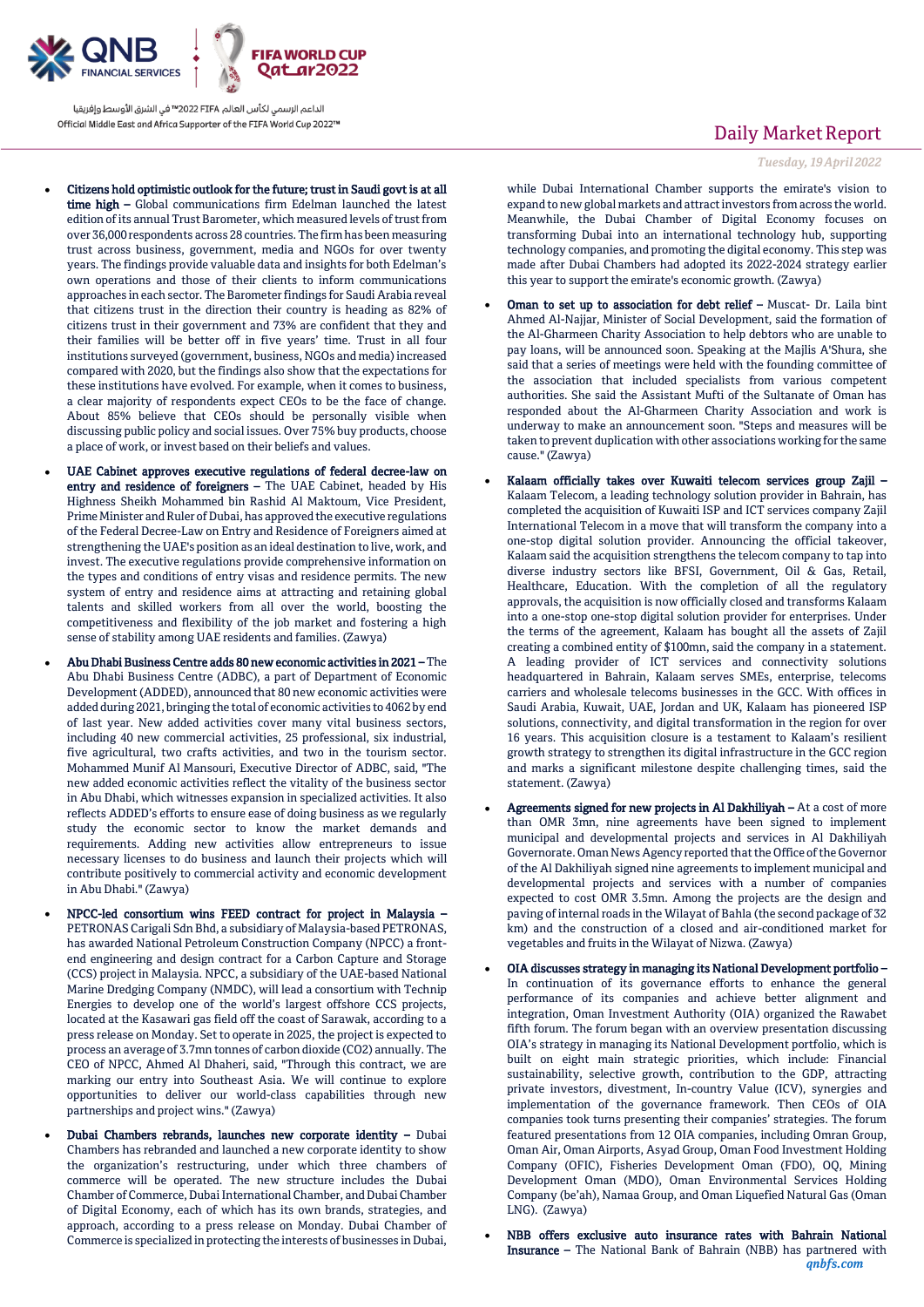

Bahrain National Insurance (bni) to offer exclusive discounted premium rates on motor and electric vehicle insurance as part of the bank's auto loan product. NBB announced that benefits include seamless processing of applications, availing auto financing without transferring salaries with zero-down payments, as well as special rates offered with zero processing fees for customers who are looking to purchase hybrid/electric cars. Customers will also get comprehensive insurance coverage for up to five years on agency repairs and added benefits such as battery replacement and recharging for electric cars, as well as pick up and drop off for routine maintenance and annual inspection. The agreement was signed by NBB chief executive for retail banking Subah AlZayani and bni chief executive Eman Mojali during a ceremony held atthe bank's headquarters with NBB head of retail products Ahmed Al Maskati and bni chief officer of motor and personal lines Mohammed Salman also in attendance. (Zawya)

- Bahrain-listed firms' net profits triple to \$2.8bn Bahrain-listed companies saw their net profits triple to \$2.8bn in FY-2021 when compared with \$870.2mn in FY-2020 on the back of recovery from the Covid-19 pandemic and the relaxation in restrictions. According to analysis by Kuwait-based Kamco Invest, the largest five sectors by market cap on Bahrain Bourse (BHB) registered growth in earnings during the 2021 financial year. The banking sector leads the way in terms of aggregate FY-2021 net profits, with the sectoral total jumping 102.9pc to \$1.23bn from \$609m in FY-2020. (Zawya)
- Heisco-Mitsubishi JV lowest bidder for major Kuwait plant Kuwaitbased Heavy Engineering Industries & Shipbuilding Company (Heisco) has announced that, its consortium with leading energy solutions company Mitsubishi Power, a power solutions brand of Mitsubishi heavy industries, has emerged as the lowest bidder for a tender issued by Ministry of Electricity, Water and Renewable Energy for its Sabiya Power Plant. Located in the Al Jahra region, Kuwait Sabiya is a 2,400MW oil fired power project which was developed in multiple phases. The scope of works include modernization of steam turbines and electric generators for eight steam units at the plant, stated Heisco in its filing to the Boursa Kuwait. Heisco is a major engineering, procurement and construction (EPC) contracting company based in Kuwait with a diversified range of business in oil and gas, petrochemicals, power, civil construction, shipbuilding and repair, dredging and marine construction and other industrial services. (Zawya)

## Daily Market Report

*Tuesday, 19April 2022*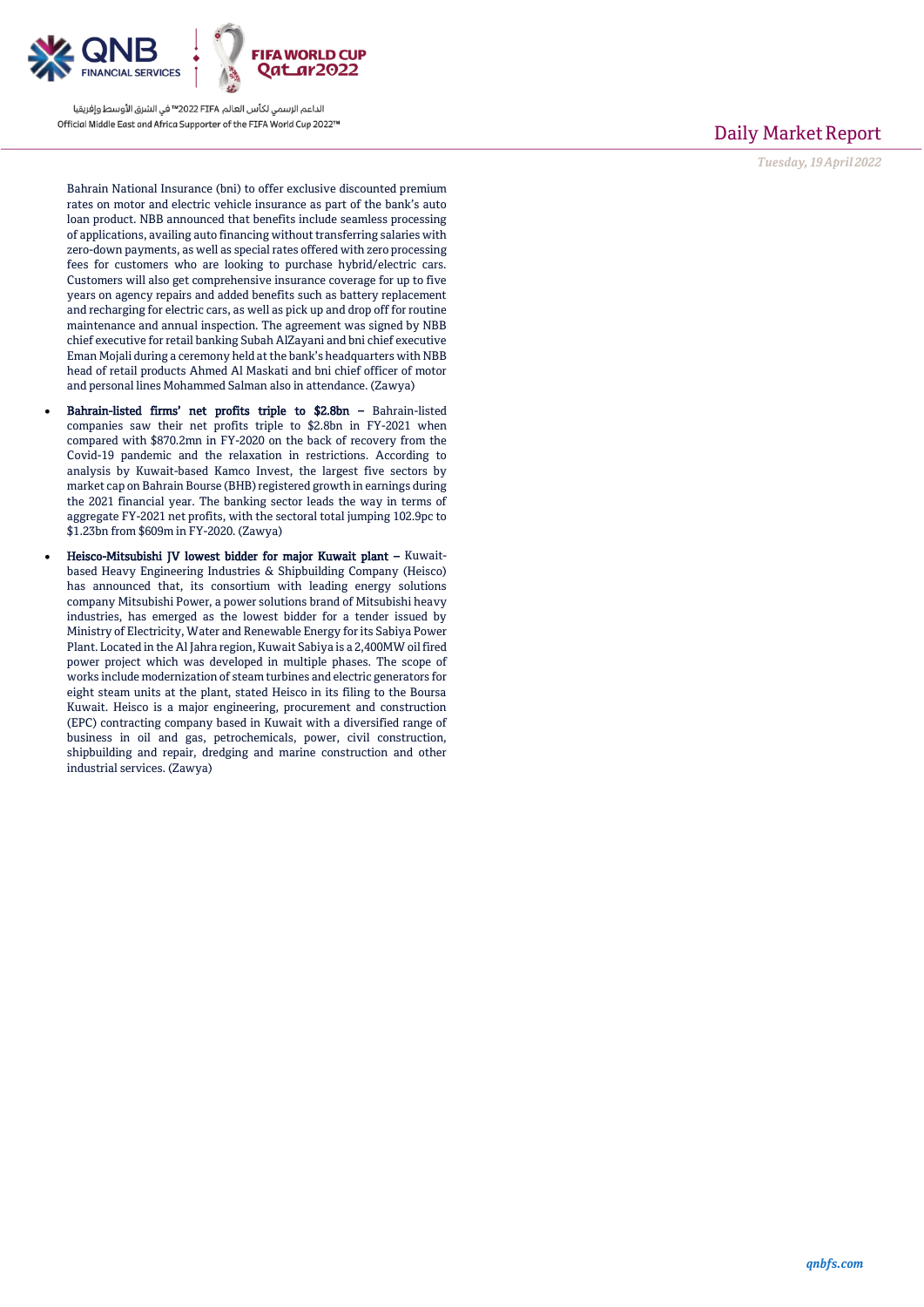

# Daily Market Report

*Tuesday, 19April 2022*



*Daily Index Performance*



| <b>Asset/Currency Performance</b>    | Close ( \$) | 1D%   | WTD%  | YTD%  |
|--------------------------------------|-------------|-------|-------|-------|
| Gold/Ounce                           | 1,993.95    | 0.8   | 0.8   | 9.0   |
| Silver/Ounce                         | 26.12       | 2.3   | 2.3   | 12.1  |
| Crude Oil (Brent)/Barrel (FM Future) | 113.41      | 1.5   | 1.5   | 45.8  |
| Crude Oil (WTI)/Barrel (FM Future)   | 108.50      | 1.4   | 1.4   | 44.3  |
| Natural Gas (Henry Hub)/MMBtu        | 6.91        | 0.0   | 0.0   | 104.4 |
| LPG Propane (Arab Gulf)/Ton          | 136.63      | 0.0   | 0.0   | 21.2  |
| LPG Butane (Arab Gulf)/Ton           | 158.25      | 0.0   | 0.0   | 8.4   |
| Euro                                 | 1.08        | (0.1) | (0.1) | (5.0) |
| Yen                                  | 126.58      | 0.1   | 0.1   | 10.0  |
| GBP                                  | 1.30        | (0.3) | (0.3) | (3.7) |
| CHF                                  | 1.06        | 0.0   | 0.0   | (3.3) |
| AUD                                  | 0.74        | (0.4) | (0.4) | 1.4   |
| <b>USD Index</b>                     | 100.59      | 0.1   | 0.1   | 5.1   |
| <b>RUB</b>                           | 0.0         | 0.0   | 0.0   | 0.0   |
| <b>BRL</b>                           | 0.21        | 0.7   | 0.7   | 19.3  |

### *Source: Bloomberg*

| <b>Global Indices Performance</b> | Close      | 1D%*  | WTD%* | YTD%*  |
|-----------------------------------|------------|-------|-------|--------|
| <b>MSCI World Index</b>           | 2,959.67   | 0.0   | 0.0   | (8.4)  |
| DJ Industrial                     | 34,431.75  | (0.1) | (0.1) | (5.2)  |
| <b>S&amp;P 500</b>                | 4,394.87   | 0.1   | 0.1   | (7.8)  |
| NASDAQ 100                        | 13,344.37  | (0.1) | (0.1) | (14.7) |
| STOXX 600                         | 459.82     | 0.0   | 0.0   | (10.5) |
| <b>DAX</b>                        | 14,163.85  | 0.0   | 0.0   | (14.8) |
| <b>FTSE 100</b>                   | 7,616.38   | 0.0   | 0.0   | (0.5)  |
| <b>CAC 40</b>                     | 6,589.35   | 0.0   | 0.0   | (12.5) |
| Nikkei                            | 26,799.71  | (1.2) | (1.2) | (15.3) |
| <b>MSCI EM</b>                    | 1,112.90   | 0.0   | 0.0   | (9.7)  |
| <b>SHANGHAI SE Composite</b>      | 3,195.52   | (0.4) | (0.4) | (12.3) |
| <b>HANG SENG</b>                  | 21,518.08  | 0.0   | 0.0   | (8.6)  |
| <b>BSE SENSEX</b>                 | 57,166.74  | (2.2) | (2.2) | (4.1)  |
| Bovespa                           | 115,430.04 | 0.2   | 0.2   | 31.1   |
| <b>RTS</b>                        | 939.60     | (1.7) | (1.7) | (41.1) |

*Source: Bloomberg (\*\$ adjusted returns)*